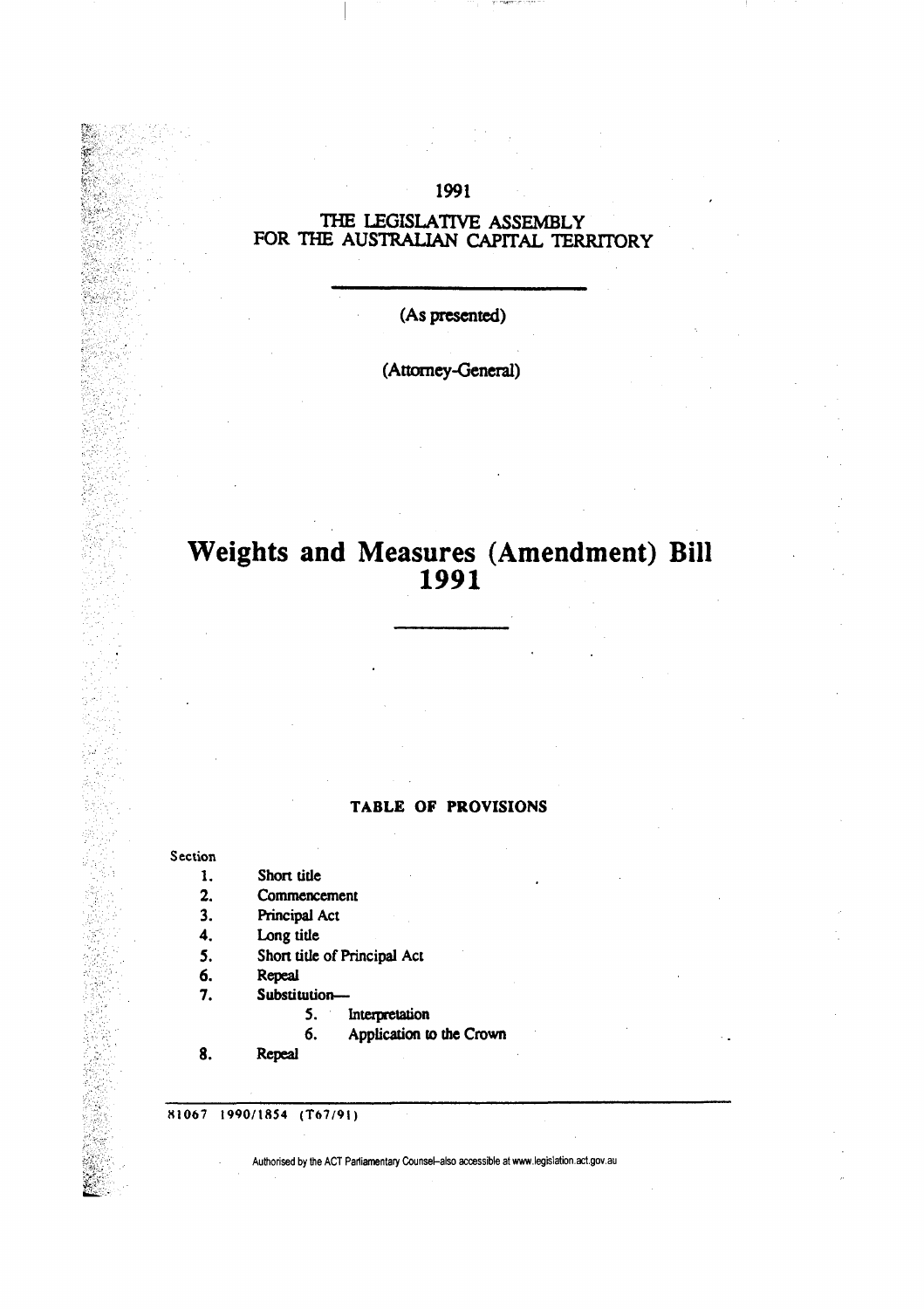# *Weights and Measures (Amendment)* No. , 1991

## **TABLE OF PROVISIONS—continued**

à,

| Section |  |
|---------|--|
| 9.      |  |

2012年12月

699 民族

医红斑性麻痹

1550年 10月 10月 10日 10日

(金属)

**Omission** 

**10. Substitution—** 

**21. Sale by weight** 

**11. Net weight not correctly stated** 

**12. Repeal** 

**13. Misleading conduct** 

**14. Repeal** 

**15. Omission** 

**16. Powers of inspectors** 

**17. Sale of bread in shops** 

**18. Substitution—** 

**34D. Scales to be provided in shops** 

**19. Repeal** 

**20. Inspection—general** 

**21. Substitution—** 

**43. Evidence—use of measuring instruments** 

**22. Repeal** 

**23. Regulations** 

**24. Repeal**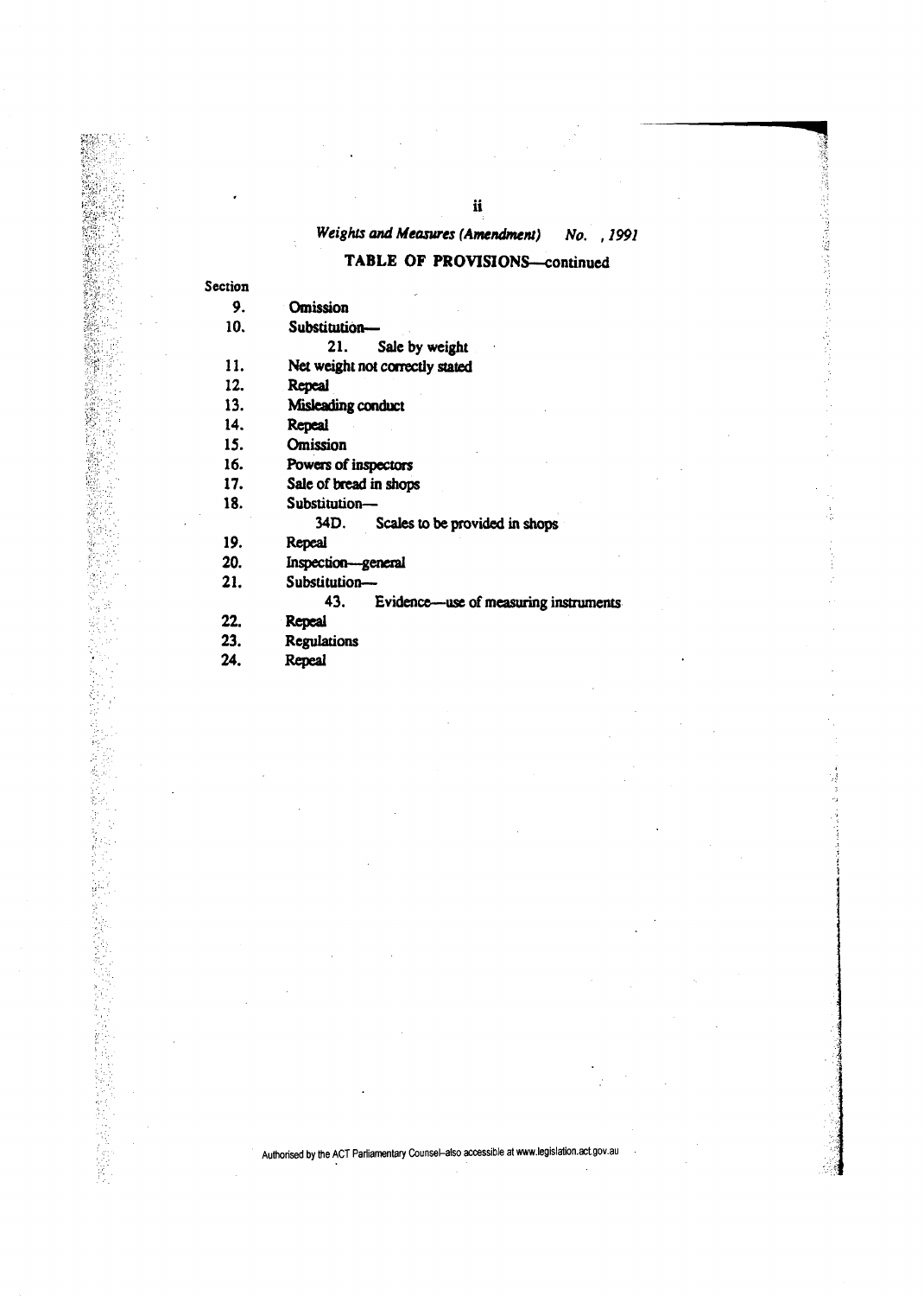# THE LEGISLATIVE ASSEMBLY FOR THE AUSTRALIAN CAPITAL TERRITORY

1991

(As presented)

(Attorney-General)

# **Weights and Measures (Amendment) Bill 1991**

C).

# **A BILL**

# FOR

# **An Act to amend the** *Weights and Measures Act 1929*

The Legislative Assembly for the Australian Capital Territory enacts as follows:

#### Short title

5

横波

1. This Act may be cited as the *Weights and Measures (Amendment) Act 1991.* 

### Commencement

2. This Act commences on the day on which the provisions of the *Trade Measurement Act 1991* (other than sections 1,2 and 3) commence.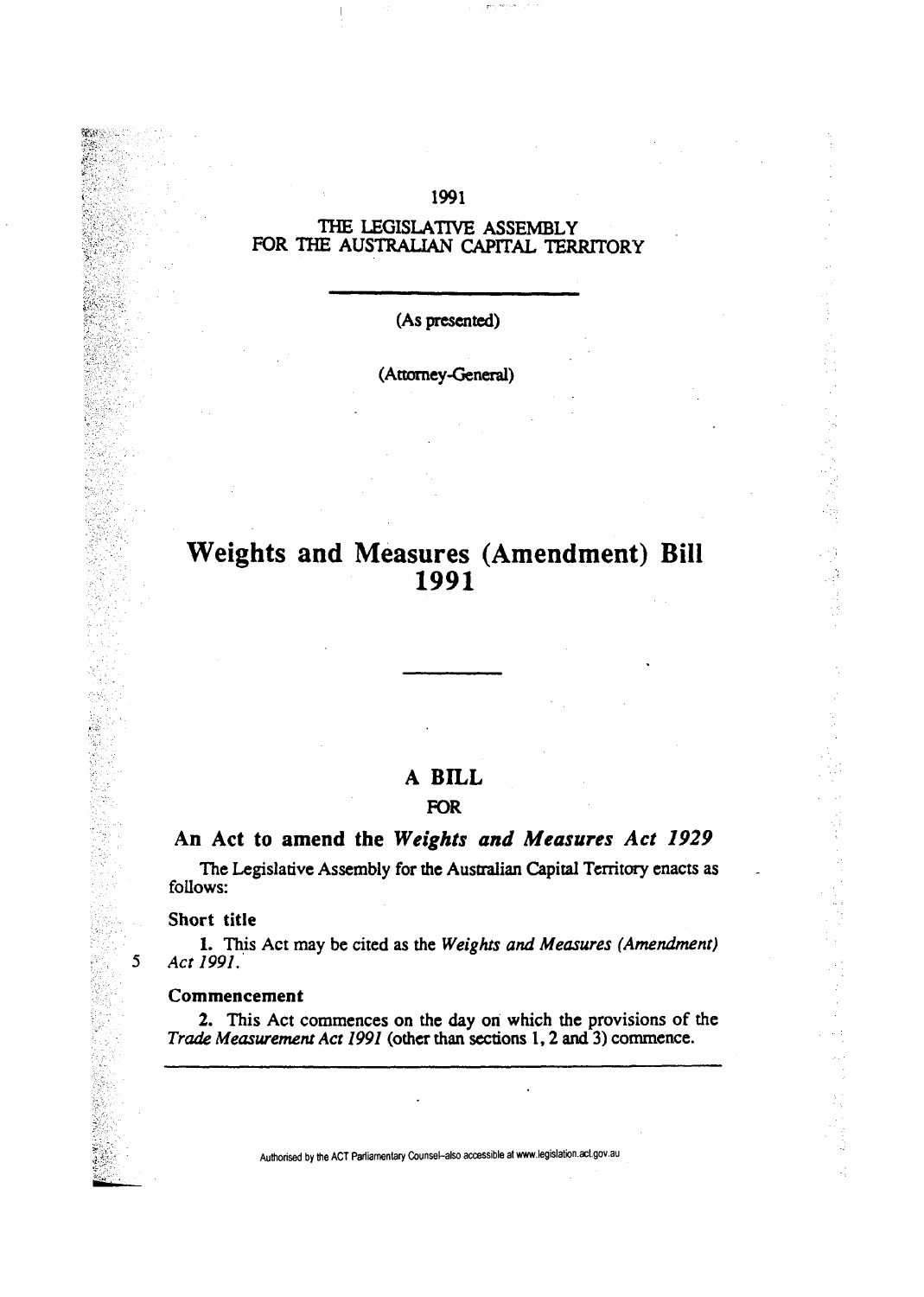### **Principal Act**

3. In this Act, "Principal Act" means the *Weights and Measures Act 1929}* 

#### **Long titie**

5 **4.** The title of the Principal Act is amended by omitting "Weights and Measures and for other purposes" and substituting "the sale of bread".

#### **Short title of Principal Act**

**5.** Section 1 of **the** Principal Act is amended by inserting *"(Sale of Bread*)" after "Measures".

#### **10 Repeal**

**6.** Section 3A of the Principal Act is repealed

#### Substitution

7. Sections 5, 6 and 7 of the Principal Act are repealed and the following sections substituted:

### IS **Interpretation**

"5. (1) In this Act, unless the contrary intention appears—

'inspector\* means an inspector appointed under the *Trade Measurement (Administration) Act 1991;* 

'measuring instrument' has the same meaning as in the *National*  20 *Measurement Act 1960* of the Commonwealth.

"(2) In this Act, 'package', 'purchaser' and 'vehicle' have the same respective meanings as they have in the *Trade Measurement Act 1991.* 

### **Application to the Crown**

"6. (1) This Act binds the Crown.

25 "(2) Nothing in this Act renders the Crown liable to be prosecuted for an offence.".

#### **Repeal**

**8.** Parts II and III of the Principal Act are repealed.

#### Omission

30 9. The heading to Part IV of the Principal Act is omitted and the following heading substituted:

### **"PART n—SALE OF BREAD".**

Authorised by the ACT Parliamentary Counsel-also accessible at www.legislation.act.gov.au

■「SASS SECTION SECTION SECTION SECTION SECTION SECTION SECTION SECTION SECTION SECTION SECTION SECTION SECTION

经保证 经利用的 医甲基苯 经管理帐户

赤水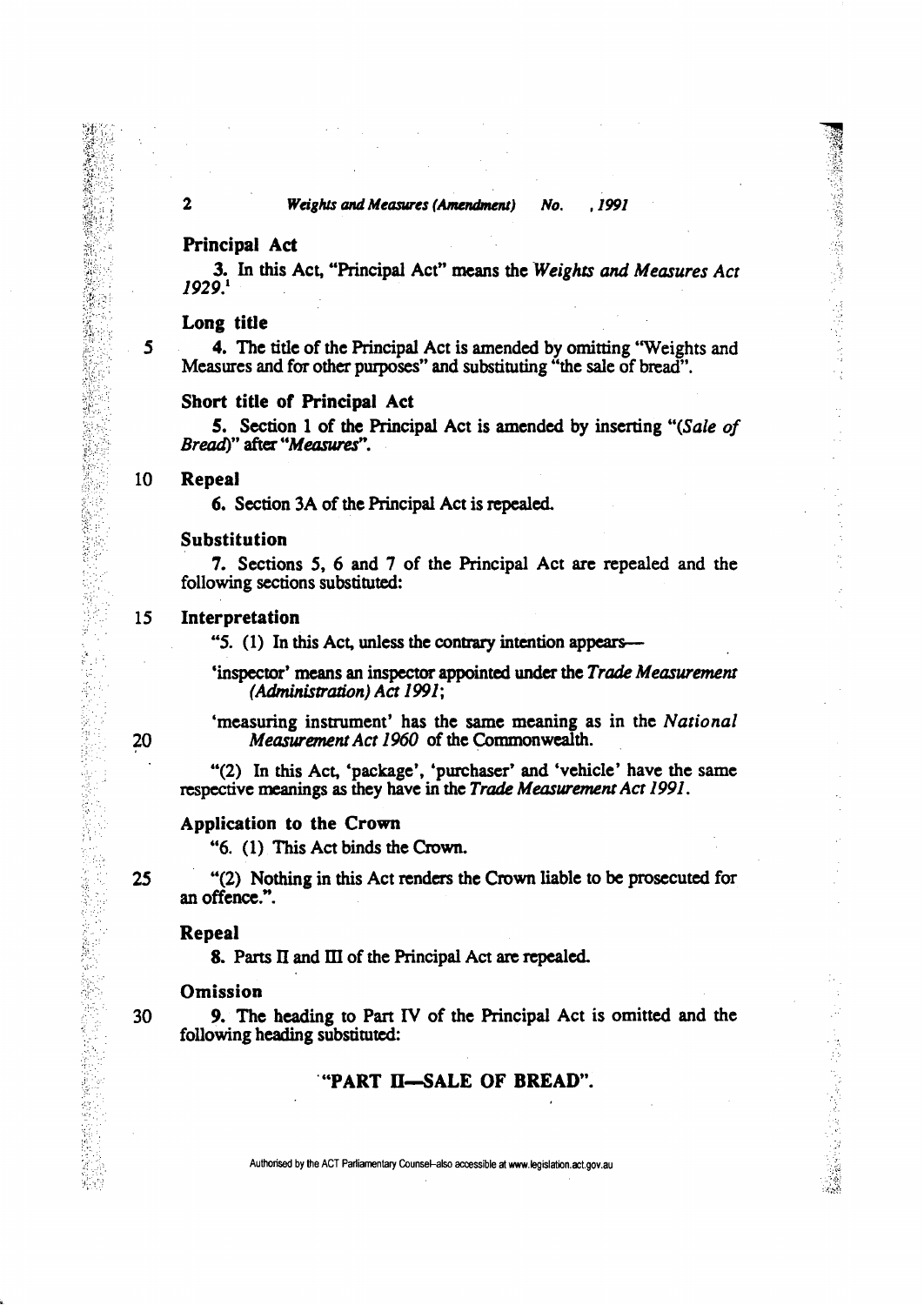### *Weights and Measures (Amendment) No. . 1991* **3**

### Substitution

10. Sections 19, 20 and 21 of the Principal Act are repealed and the following section is substituted:

#### **Sale by weight**

"21. (1) A person shall not sell bread by weight unless by net weight

"(2) A person shall not deliver to a purchaser bread sold by weight unless he or she delivers, at the same time, an invoice or delivery note showing the net weight of the bread.

 $"$ (3) Subsection (2) does not apply where—

(a) the delivery takes place at the premises of the seller; or

(b) the bread is weighed at the premises of the purchaser.

"(4) A person shall not offer or expose for sale bread enclosed in a package unless the net weight of the bread is written legibly on the outside of the package or on a label attached thereto.

"(5) A person who, without reasonable excuse, contravenes a provision of this section is guilty of an offence.

Penalty:

- (a) if the offender is a natural person—\$5,000;
- (b) if the offender is a body corporate—\$25,000.".
- 20 **Net weight not correctly stated**

**11.** Section 22 of the Principal Act is amended—

- (**a**) by omitting "or measure" (wherever occurring);
- (b) by omitting "article" (wherever occurring) and substituting "bread";

# (c) by adding at the end of subsection (1) the following penalty: "Penalty:

- (a) if the offender is a natural person—\$5,000;
- (b) if the offender is a body corporate—\$25,000.";
- (d) by omitting from paragraph (2) (b) "him," and substituting "him or her,";
- (e) by inserting in paragraph (2) (d) "or she" after "he"; and

30

25

 $15$ 

 $5\overline{)}$ 

 $10$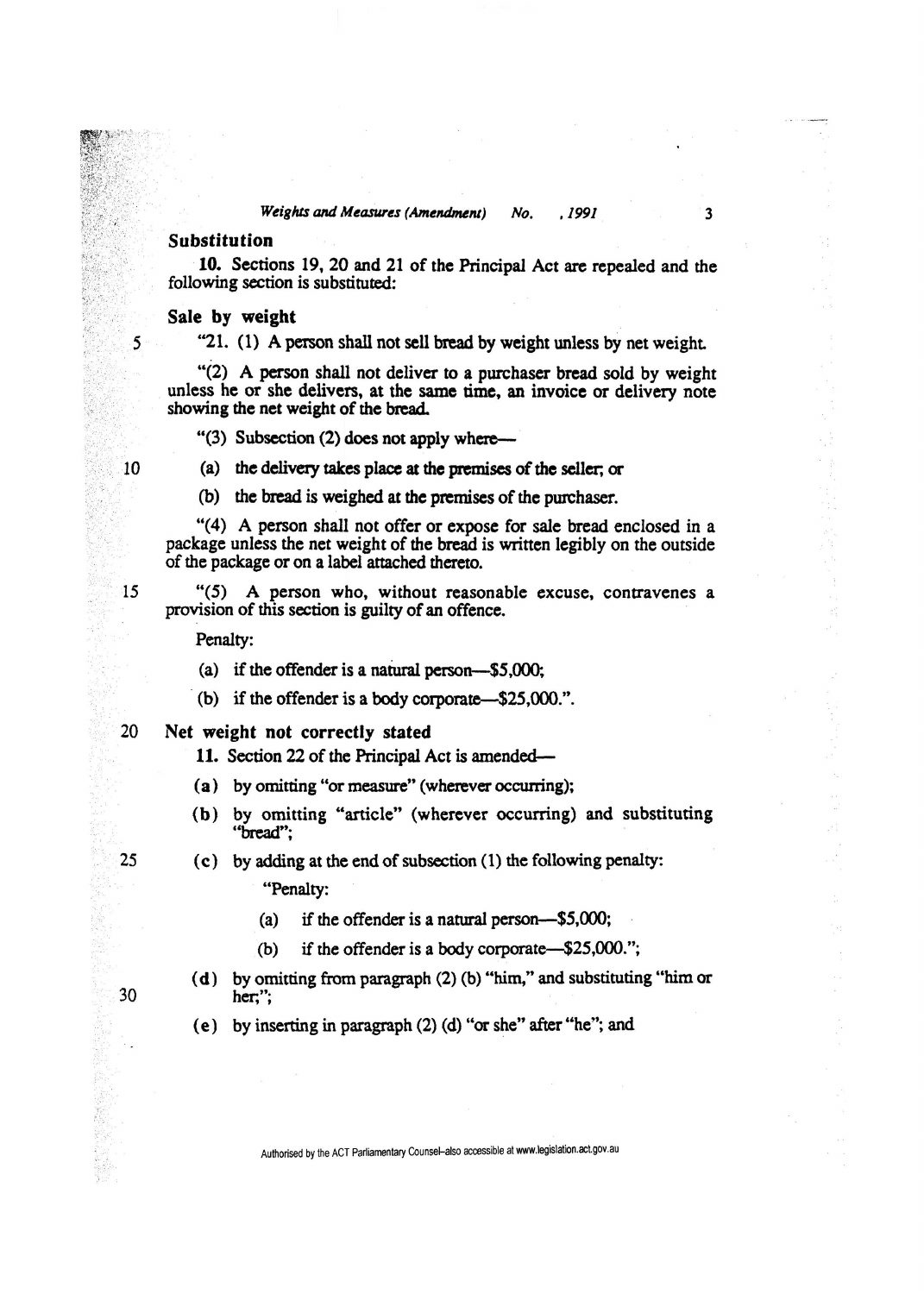(f) by adding at the end of subsection (4) the following penalty:

"Penalty:

- (a) if the offender is a natural person—\$5,000;
- (b) if the offender is a body corporate—\$25,000.".

#### 5 **Repeal**

12. Section 23 of the Principal Act is repealed.

### **Misleading conduct**

**13.** Section 24 of the Principal Act is amended—

(a) by omitting ", quality, measure, gauge";

- 10 (b) by omitting "articles" and substituting''bread";
	- (c) by inserting "or her" after "him";
	- (d) by omitting "anything" (wherever occurring) and substituting "bread";
	- (e) by omitting "weight, measure" and substituting "weight"; and

15

**TANA** 

1982年3月<br>1982年<br>1982年

 $\frac{1}{2}$ 

好人感情的复数形式

计可变变变换 化

ķ. Ą.

# (f) by adding at the foot of the section the following penalty: "Penalty:

- (a) if the offender is a natural person—\$5,000;
- (b) if the offender is a body corporate—\$25,000.".

#### **Repeal**

20

**14.** Section 25 and Parts V and VI of the Principal Act are repealed.

### **Omission**

15. The heading to Part VIA of the Principal Act is omitted.

### Powers of **inspectors**

16. Section 34B of the Principal Act is amended—

- 25
- (a) by omitting "cart" (wherever occuning) and substituting "vehicle"; and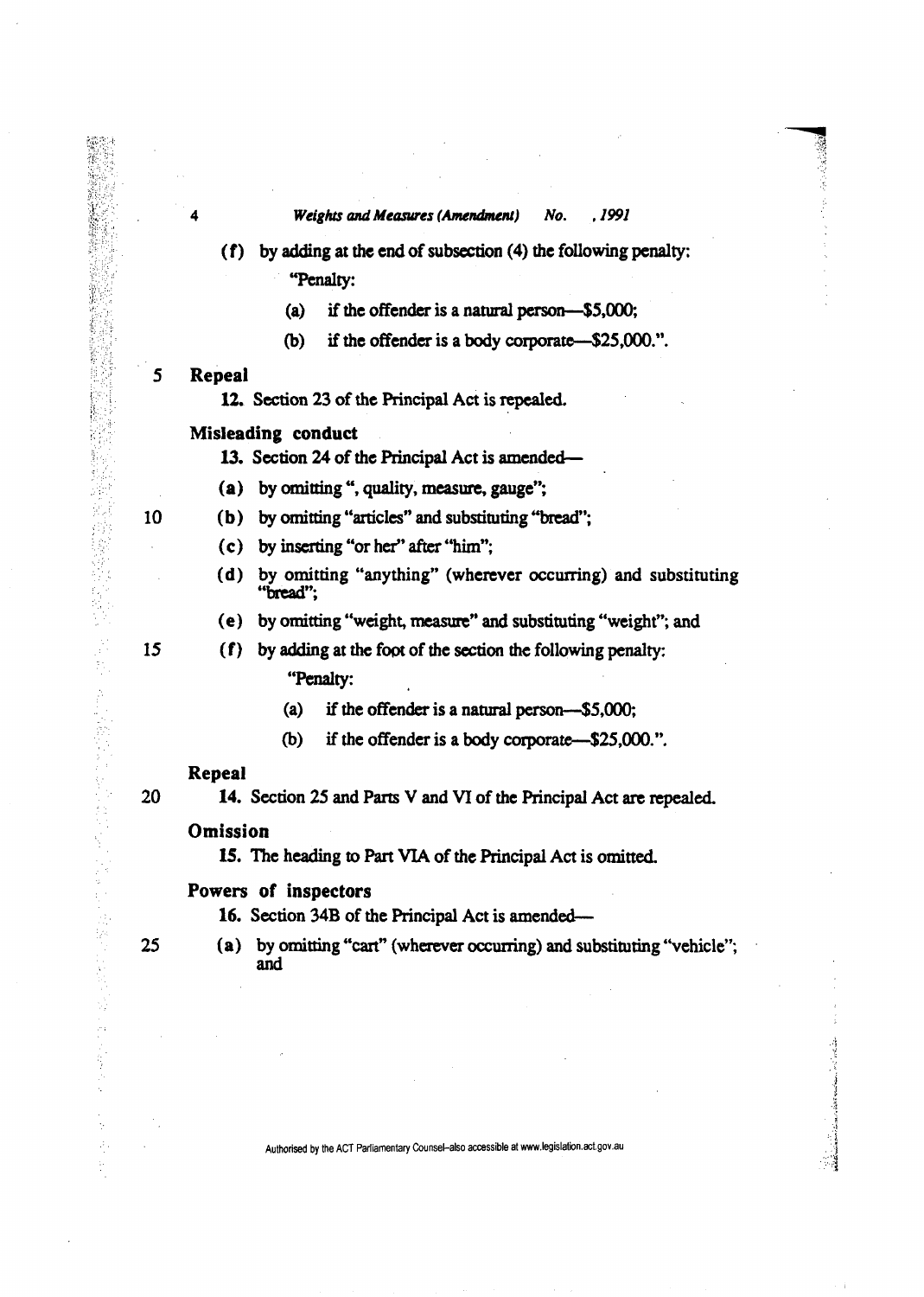*Weights and Measures (Amendment) No. .1991* 5

(b) by omitting the penalty at the foot of the section and substituting the following penalty:

"Penalty:

- (a) if the offender is a natural person—\$1,000;
- 5 (b) if the offender is a body corporate—-\$5,000.".

#### Sale **of bread in shops**

**17.** Section 34C of the Principal Act is amended by omitting the penalty at the foot of subsection (1) and substituting the following penalty:

"Penalty:

10 (a) if the offender is a natural person—\$5,000;

(b) if the offender is a body corporate—\$25,000.".

#### Substitution

18. Section 34D of the Principal Act is repealed and the following section substituted:

#### 15 Scales to be **provided** in shops

"34D. (1) A baker of bread shall keep in the bakery a measuring instrument capable of weighing loaves of bread.

"(2) A person who purchases bread from a baker may require the baker to weigh the bread in the person's presence.

20 "(3) A baker who contravenes subsection (1) or refuses to comply with a reasonable requirement under subsection (2) is guilty of an offence.

Penalty:

(a) if the offender is a natural person—\$5,000;

(b) if the offender is a body corporate—\$25,000.".

### 25 **Repeal**

**19.** Section 35 of the Principal Act is repealed.

#### Inspection—general

20. Section 36 of the Principal Act is amended—

- 
- (a) by omitting "article" (wherever occurring) and substituting 30 "bread"; and
	- (b) by omitting "or measured".